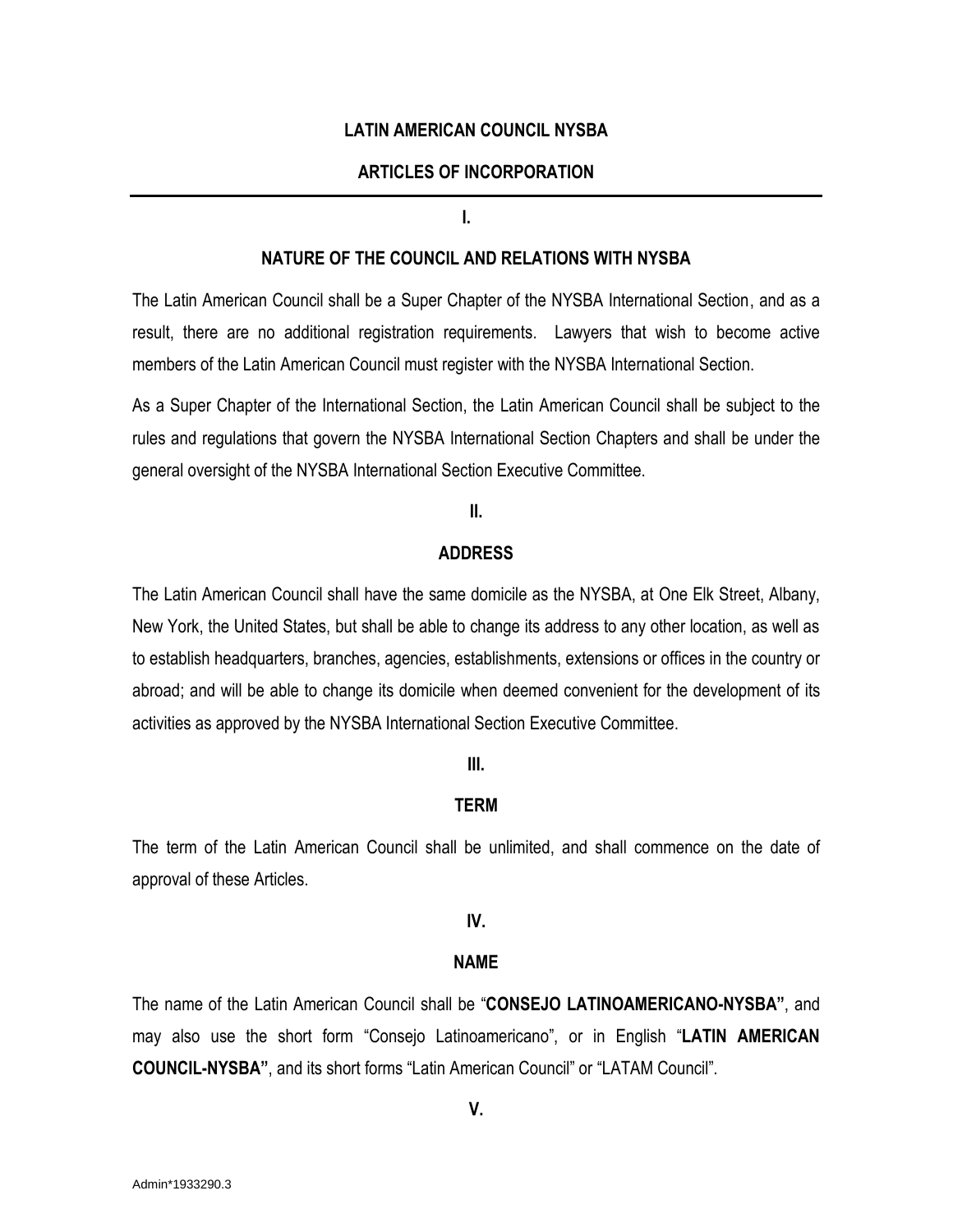## **MISSION STATEMENT, OBJECTIVES AND VALUES**

- (A) **Purpose**: The main purpose of the Latin American Council is: "To promote, advance and support values and principles of ethics, integrity and the rule of law, throughout Latin American and the Caribbean, with emphasis on anticorruption, public and corporate responsibility, best practices, and any other matters that the Council may decide from time to time related to the purpose set out herein."
- (B) **Values**: To achieve its purpose, the Latin American Council shall enshrine the following values and principles:
	- a. Diversity.
	- b. Integration.
	- c. Solidarity.
	- d. Transparency.
	- e. Accountability.
- (C) **Objectives**: The main objectives of the Latin American Council include the following:
	- a. Education and training of the legal community (lawyers, students, judges, public officers and others) in Latin America and the Caribbean on transparency in the practice of the legal profession, following best practices and public and corporate responsibility.
	- b. Promotion of legal reforms and public policies in the Latin American region to support the fight against corruption, public and corporate responsibility and the rule of law.
	- c. Establishment of alliances with international entities which main goals are consistent with those of the Latin American Council in order to provide joint support to common objectives; to cooperate with the issuance of indexes to raise awareness of topics of interest to the Latin American Council, and to look for financial support for regional projects that may be implemented to achieve the objectives and purpose of the Latin American Council.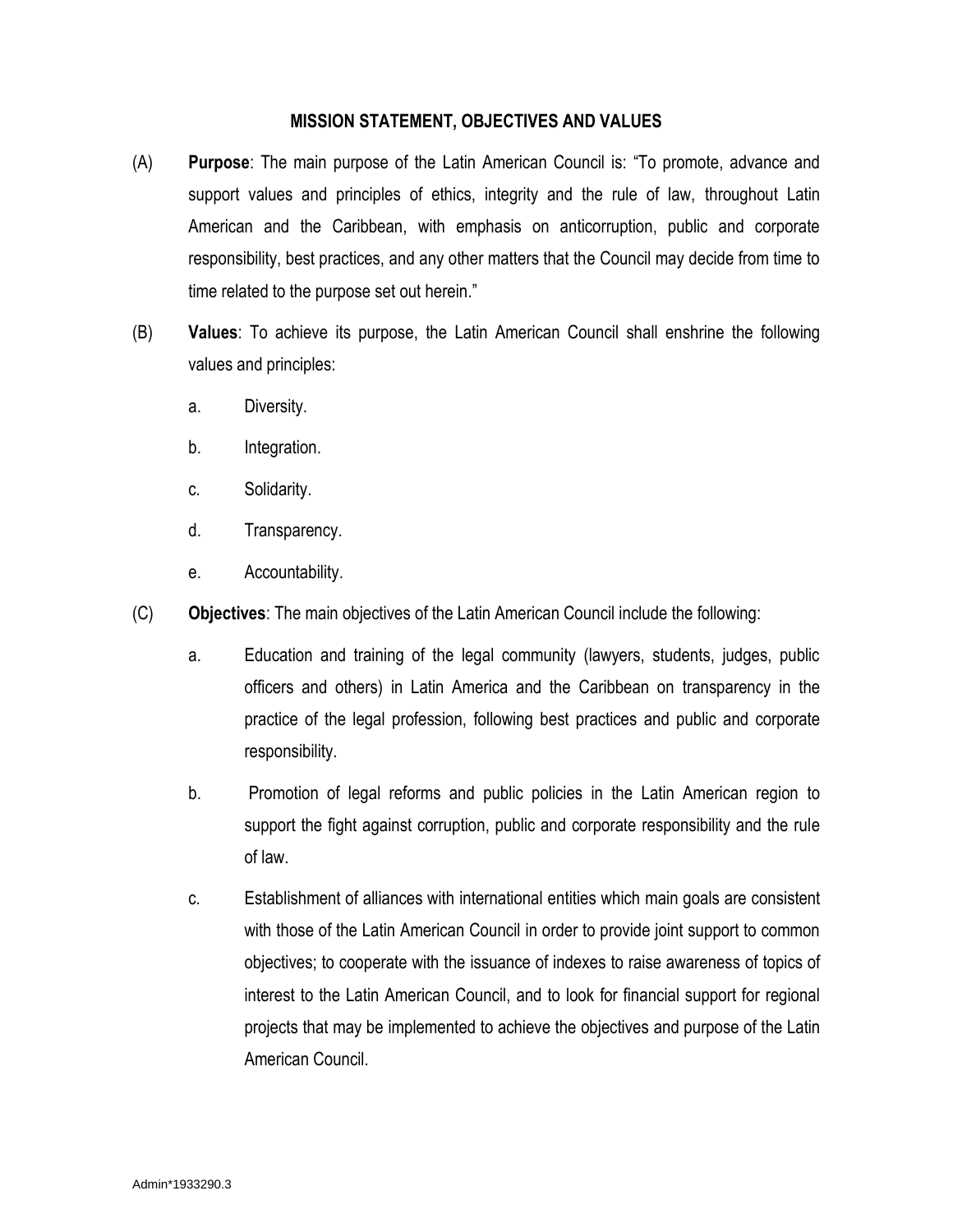d. Implementation of strategies to strength the rule of law by instilling best practices among the law professionals, through bar associations or similar organizations, law firms and other entities that have or share the Latin American Council's objectives.

In general, the objective of the Latin American Council is to strengthen the rule of law and to support anticorruption practices and politics in Latin America and the Caribbean through mechanisms and strategies that may be set from time to time by the Latin American Council with the goal of making Latin America and the Caribbean a region that protects investments, and promotes conditions of transparency and a positive business environment.

### **VI.**

## **MEMBERS**

The Latin American Council shall have an open membership, not limited to any region or nationality; provided that any individual interested in joining the Latin American Council will have to fulfill the following minimum requirements:

- a. Be a member of the NYSBA International Section;
- b. Be a licensed lawyer of good reputation and in good standing;
- c. Have an interest in the Latin American region; and
- d. Pay the membership fees that the NYSBA International Section requires to participate and be a member of the Latin American Council.

## **VII.**

## **RIGHTS OF THE MEMBERS**

The rights of the members of the Latin American Council will be as follows:

- a. Participate with voice and vote in Ordinary and Extraordinary General Assembly meetings, congresses, conferences and meetings held by the Latin American Council upon duly notice in advance;
- b. Propose to the Latin American Council through the General Assembly or its administrative authorities an action, management or activity plan consistent with the objectives, purpose and scope of the Latin American Council; and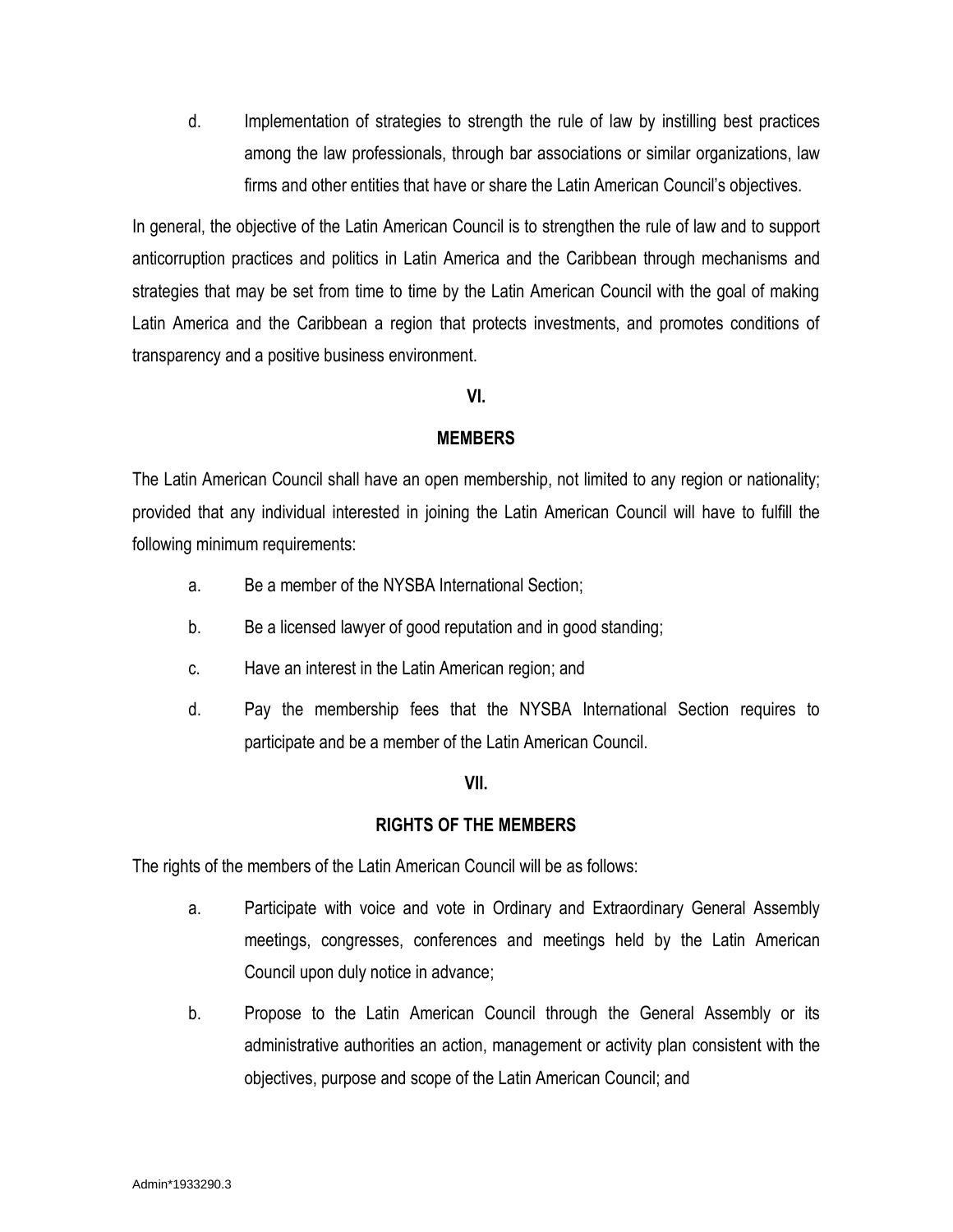c. To apply for membership in the Leadership Committee or to become a Country Delegate, as long as the applicant fulfils the requirements for such position.

### **VIII.**

### **GENERAL ASSEMBLY**

- (A) **Nature:** The General Assembly formed by all of the members of the Latin American Council is the supreme authority of the Latin American Council authorized to act in matters within its competence.
- (B) **Type of Assemblies:** The General Assemblies of the Latin American Council will be of two classes:
	- a. **Ordinary General Assemblies:** The Ordinary General Assembly formed by all members affiliated to the Latin American Council shall be held at least once a year and at any other time for which it is called and shall have the authority to:
		- i. approve the annual budget of the Latin American Council proposed by the Leadership Committee in order to be submitted to the NYSBA Executive Committee;
		- ii. approve the Leadership Committee managements reports;
		- iii. appoint the members of the Leadership Committee as provided in Article IX;
		- iv. approve the appointment of Country Delegates as provided in Article XII;
		- v. approve any amendments to these articles of formation and any future modifications thereto;
		- vi. approve the dissolution of the Latin American Council as provided in Article XIII (Dissolution); and
		- vii. decide upon any other matter included in the corresponding notice of meeting.
	- b. **Extraordinary General Assemblies:** Shall be held at any time and shall have the authority to decide any affair for which the Extraordinary General Assembly meeting is called and that, due to the matter's nature, the meeting has to be held as soon as possible.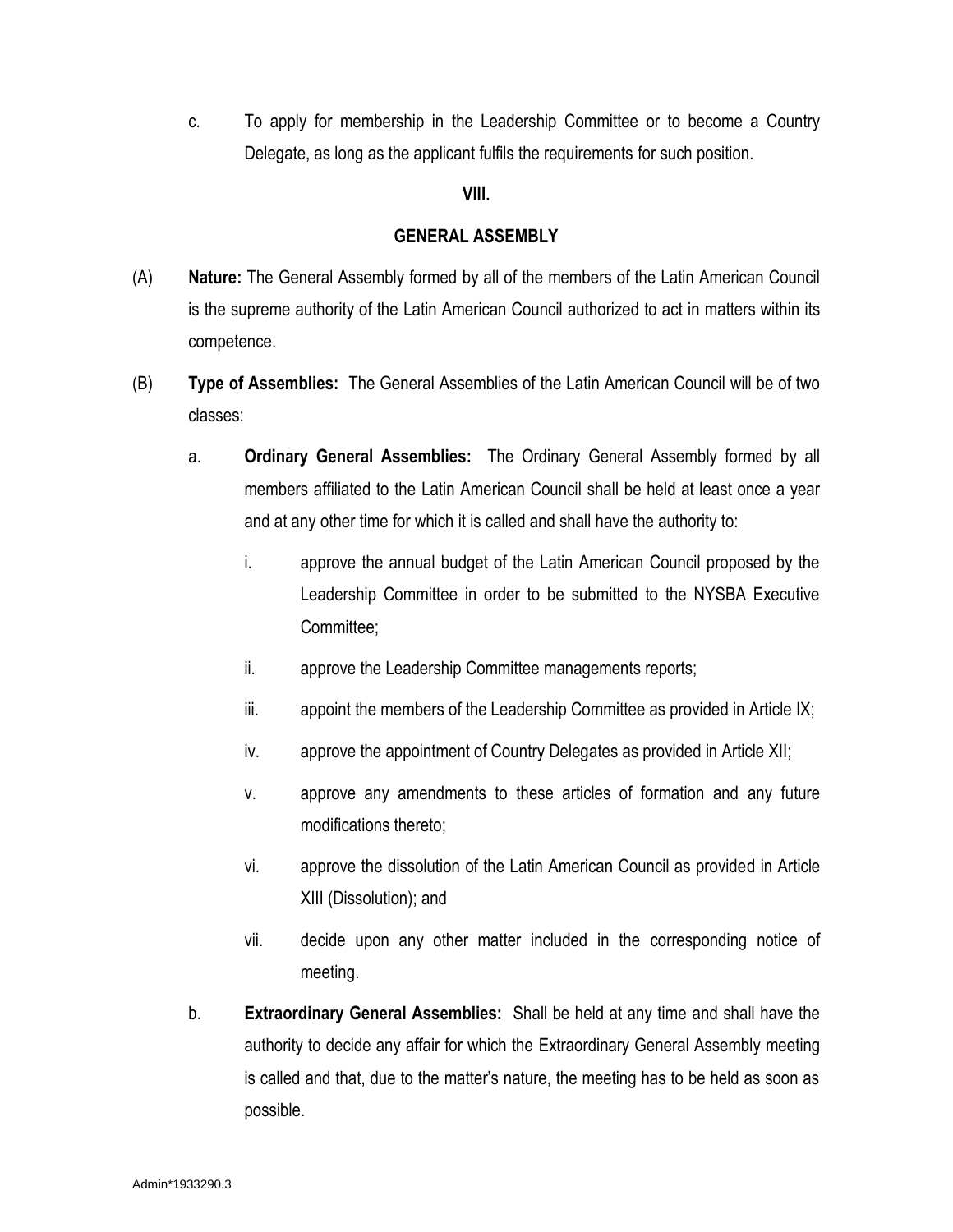- c. **Place and Date for the Assemblies:** The assemblies shall be held in the place and date set out in the notice of meeting issued by the Leadership Committee, and may be held in any country without limitation. The meetings may be held by its members in person or by conference calls or other means of communication that would allow knowing the items in the agenda, and its deliberations and resolutions. Minutes of meetings must be produced and disseminated among all the members of the Latin American Council, by international courier, telegram, facsimile, electronic mail or any other medium that allows communication to all the members of the Latin American Council. If it is not possible to finish the agenda approved by the General Assembly, such General Assembly may agree its continuation in the immediate following days until the agenda is concluded.
- d. **Call:** The Ordinary and Extraordinary General Assemblies may be called by the Leadership Committee by its own initiative, and upon a request by no less than 10% of the Latin American Council members.
- e. **Quorum:** In order for the Ordinary General Assembly to be validly held at least 25% of the members of the Latin American Council must be represented. In order for an Extraordinary General Assembly to be validly held, at least 50% of the members of the Latin American Council must be represented.

In the event of absence of any of the Latin American Council members, any of the attending members may represent one or more members in the Ordinary General Assemblies or in the Extraordinary General Assemblies by delegation made by proxy sent by fax, electronic mail, or similar means, with no need to have it formalized or legalized to be effective at any of the Assembly meetings.

f. **Direction of the Assemblies:** The General Assembly, be it Ordinary or Extraordinary, shall be presided by any of the members of the Leadership Committee; in their absence the Assembly itself shall designate a member to lead it. The Secretary of the General Assembly, Ordinary or Extraordinary, shall be the Secretary of the Leadership Committee or, in her absence, the member so appointed by the Assembly.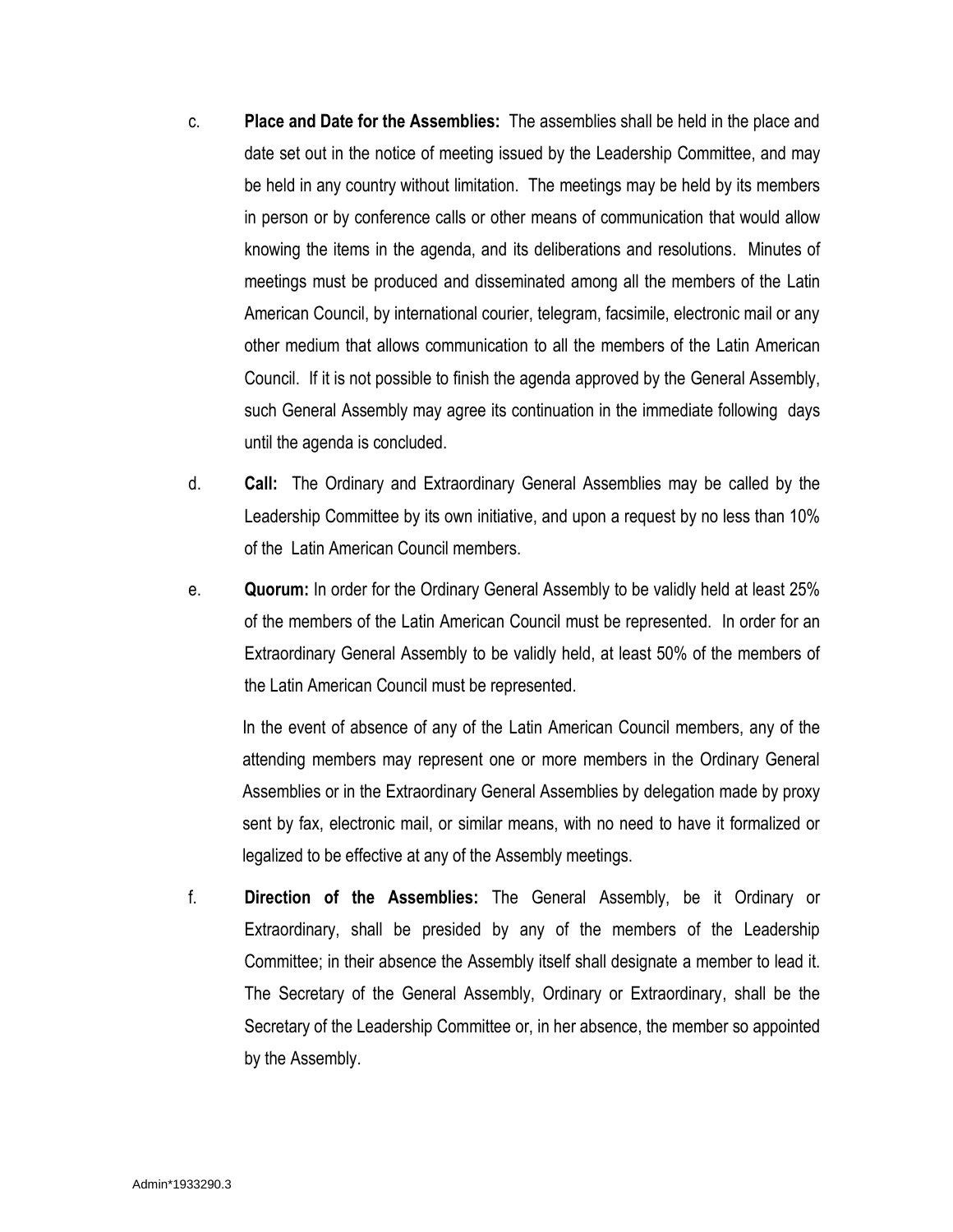g. **Resolutions:** The resolutions of the General Assembly will be adopted by majority and shall be binding to all members as of the approval date, even to those members that were not present during the session in which such resolutions were adopted and to those that voted against them.

# **IX.**

# **LEADERSHIP COMMITTEE**

- (A) **Integration**: The Leadership Committee shall consist of Five (5) members appointed by the General Assembly as follows:
	- a. one (1) President;
	- b. four (4) Vice-Presidents; and
	- c. one (1) Secretary who shall be selected from among the Vice-Presidents.

Three (3) members of the Leadership Council shall be appointed as representatives of the Latin American Council before the NYSBA International Section Executive Committee.

- (B) **Requirements:** The requirements to be a member of the Leadership Committee are:
	- a. Be a licensed lawyer of good reputation and in good standing;
	- b. Have an interest in the Latin American region;
	- c. Be a partner in a Law Firm or "In-House Counsel"; and
	- d. Have time available to dedicate to the Leadership Committee.
- (C) **Term:** The term of the members of the Leadership Committee will be (2) two years, and the positions may be filled under a rotation or ratification system as the case may be. Unlimited reelection is permitted.
- (D) **Absences:** In the event of temporary or permanent absences of any member of the Leadership Committee, the other members shall appoint another member to substitute such absent member.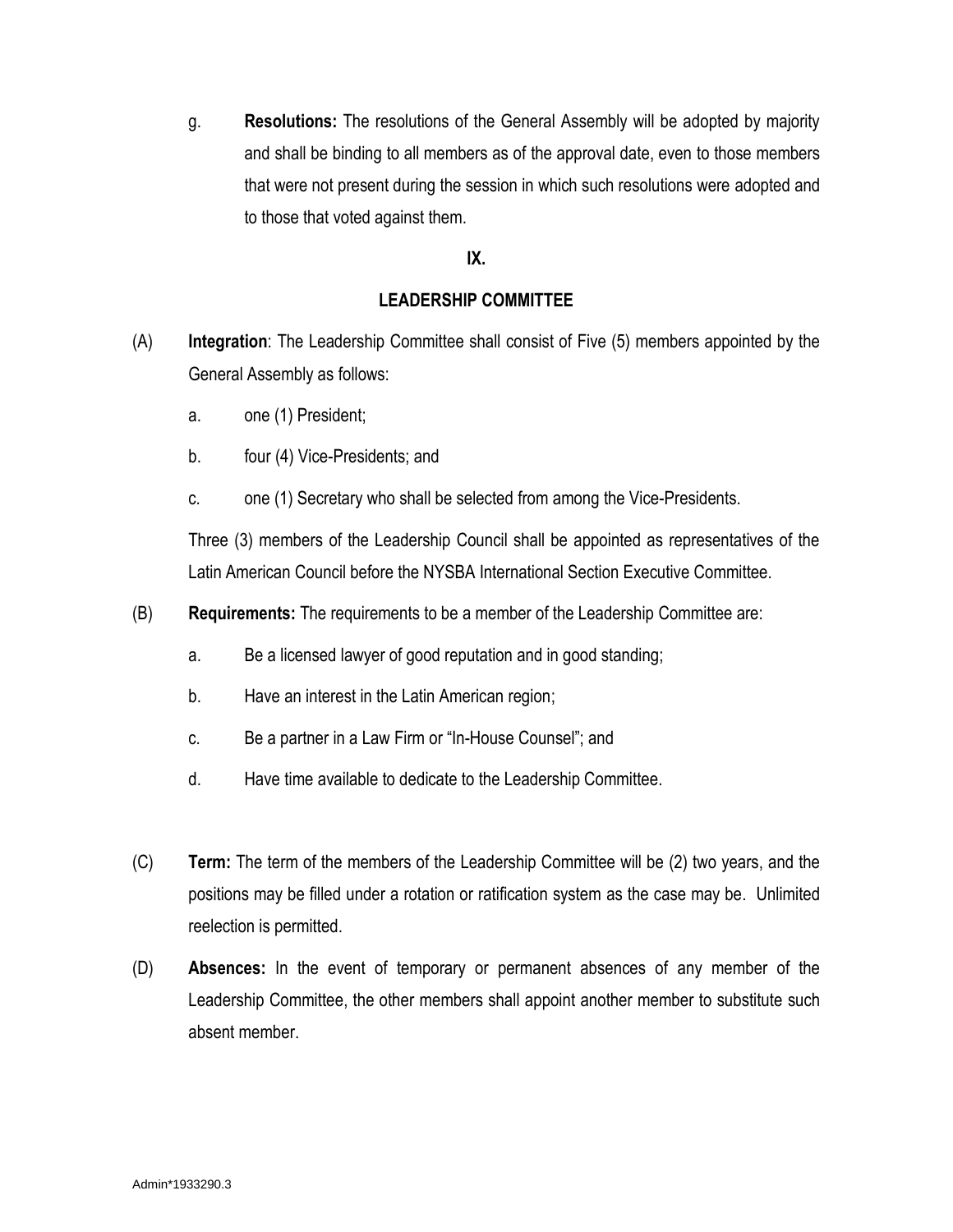- (E) **Member Duties:** It is mandatory for the members of the Leadership Committee to attend meetings called from time to time. Active participation of members in leadership positions is essential and mandatory.
- (F) **Member appointment and removal:** The General Assembly has the authority to appoint and remove the members of the Leadership Committee; in the latter case the General Assembly shall appoint the substitute to complete the term of the removed member. Every member that, by reason of their membership, obtains a profit or personal benefit that is contrary to the purpose and objectives of the Latin American Council, must inform the Leadership Committee of that event in order for the Leadership Committee to take the appropriate actions.
- (G) **Leadership Committee Sessions:** The Leadership Committee will meet as frequently as its members deem necessary by a meeting notice issued in advance indicating the date, time and purpose of the meeting. Such sessions may be held by its members in person or by conference call or other means of communication that would allow knowing the items in the agenda, and its deliberations and resolutions. Minutes of meetings must be produced and disseminated among all the members of the Leadership Committee. The agenda and agreements will be documented and disseminated by physical or electronic means as convenient, considering the complexity and relevance of the topics discussed.

If a member of the Leadership Committee cannot attend a meeting in person or by conference call, such member will be allowed to send a representative on his/her behalf who shall be appointed in writing and such appointment must be presented at the meeting by any of the means set out in the Assembly Quorum sub-section. The representative shall have the right to attend and participate in the Leadership Committee meeting but shall not have the right to vote.

If a member of the Leadership Committee is repeatedly absent, the Leadership Committee shall have the authority to invite another member of the Latin American Council as a substitute for the remainder of the term, with the obligation to attend meetings for the remainder of the term.

(H) **Resolutions**: The meetings of the Leadership Committee require the presence of the majority of its members to be valid; the resolutions of the Leadership Committee must be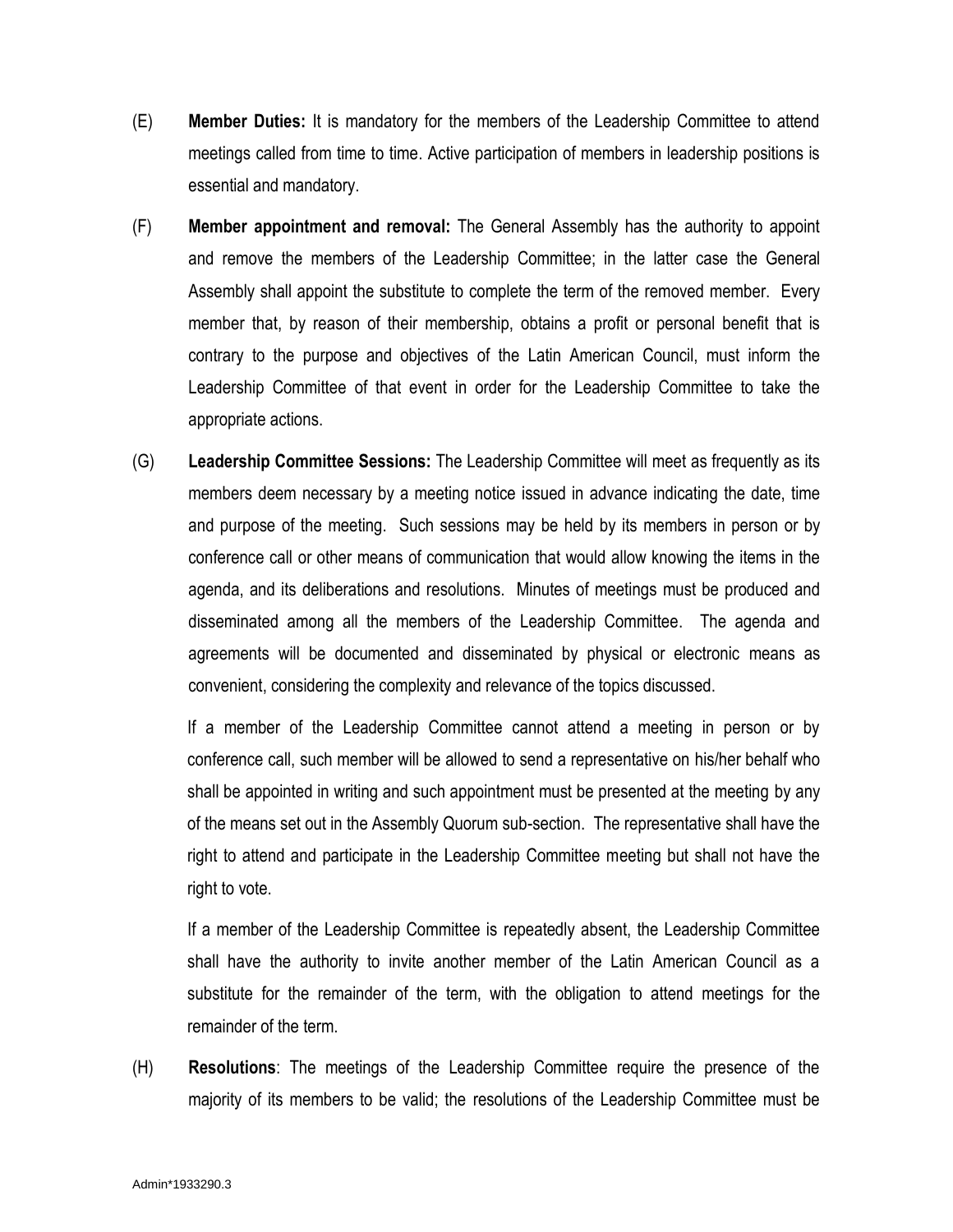approved by the majority of the members present at the meeting. The President shall have decisive vote in the event of a tie in the votes. The resolutions shall enter into force at the moment of their adoption unless a later date for their entry into force has been set in the session or in order to comply with special requirements of the NYSBA by-laws or if required by the Latin American Council.

- (I) **Authority of the Leadership Committee:** The Leadership Committee shall have the authority to:
	- a. appoint from its members the representatives of the Latin American Council before the NYSBA International Section Executive Committee;
	- b. establish and carry out the policies and projects of the Latin American Council to achieve its objectives;
	- c. prepare and present to the General Assembly for its approval the management report of the Leadership Council for the preceding year; and
	- d. prepare and present to the General Assembly for its approval the draft annual budget of the Latin American Council for its subsequent submission to the NYSBA International Section Executive Committee.
- (J) **Reports:** The Leadership Committee shall disseminate among all the affiliated members of the Latin American Council, at least thirty (30) days in advance to the annual Ordinary General Assembly, a report of the projects and objectives achieved and any other document or data necessary for the proper understanding of any matter included in the agenda of such Ordinary General Assembly. The members of the Latin American Council shall send their comments to the report, if any, at least fifteen (15) days in advance to the date of the Ordinary General Assembly.

# **X.**

# **RESTRICTIONS**

(A) The Latin American Council and its members will not have the authority to act on behalf of NYSBA, except in those cases in which the NYSBA International Section Executive Committee authorizes it; nor will they be able to incur in any liability or obligation in the name of the NYSBA without the express authorization of such Executive Committee.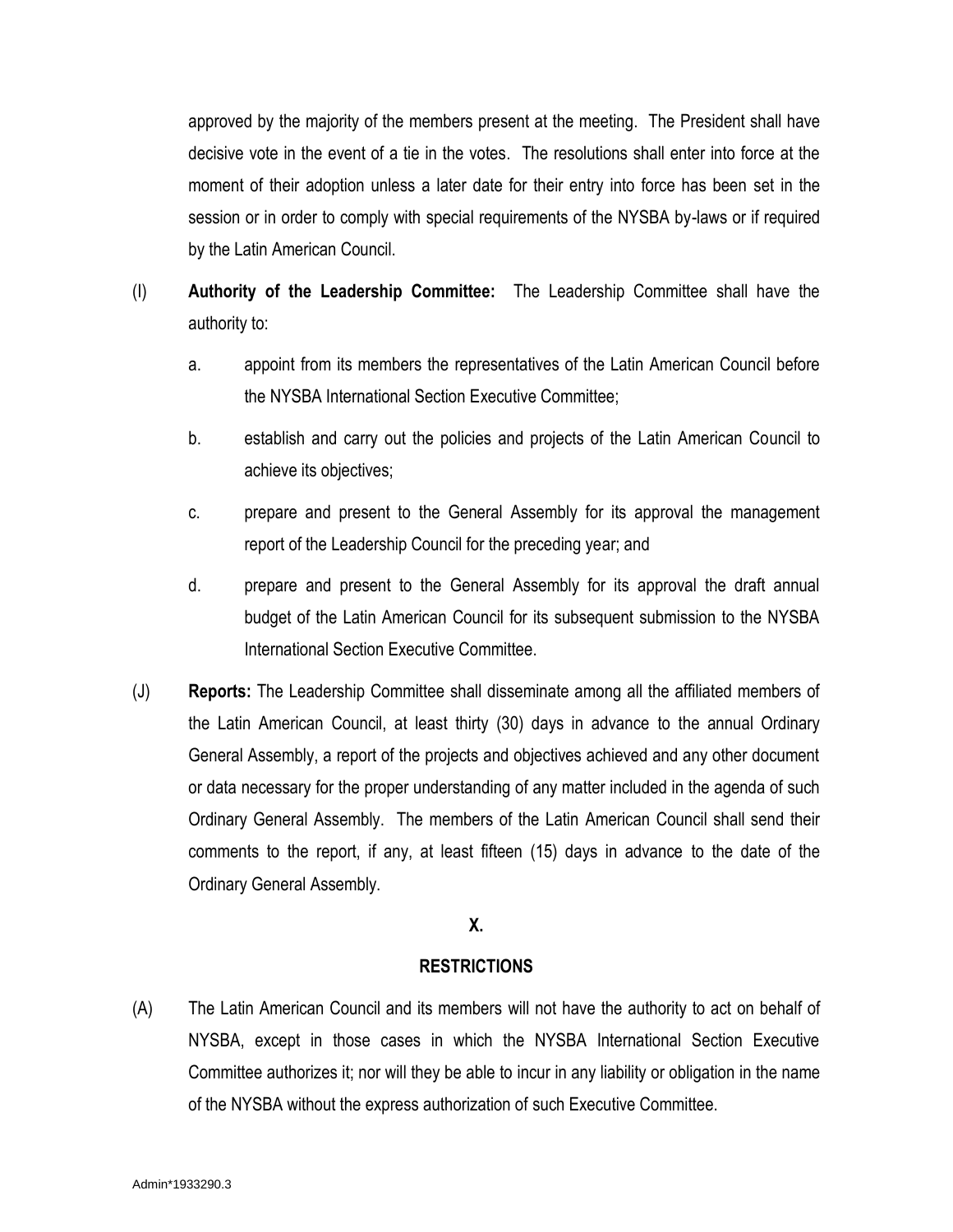- (B) The Latin American Council or its members cannot solicit funding or moneys from commercial banks without the prior authorization of the NYSBA International Section Executive Committee.
- (C) The Latin American Council and its members are not authorized to conduct or participate in any political activity or to support any political party on behalf of the Latin American Council.
- (D) The NYSBA's logo shall only be used as approved by the Executive Committee or with the approval of the NYSBA International Section Chair.

### **XI.**

## **FINANCING AND ADMINISTRATION**

The NYSBA International Section shall have total control of the Latin American Council finances, meaning that the NYSBA Executive Committee shall approve in advance the manner in which funds will be raised and the use of such funds. Moreover, the funds shall be placed in a NYSBA account and allocated in the NYSBA International Section Budget. The funds pertaining to the Latin American Council shall be used only for the purposes approved by the NYSBA Executive Committee.

## **XII.**

## **COUNTRY DELEGATES**

- (A) **Appointment**: The Latin American Council shall appoint Country or Regional Delegates from each country or region represented in the Latin American Council. The members of each country represented in the Latin American Council by simple majority shall choose from amongst themselves the Country Delegates of their respective country subject to the following rules:
	- :
	- a. each country or region shall not have more than three (3) Delegates;
	- b. each country or region may decide if the Delegates will rotate, and if so, the term of the rotation; and
	- c. Once the members of a country select their Country Delegates, they shall notify the Leadership Committee of the appointment.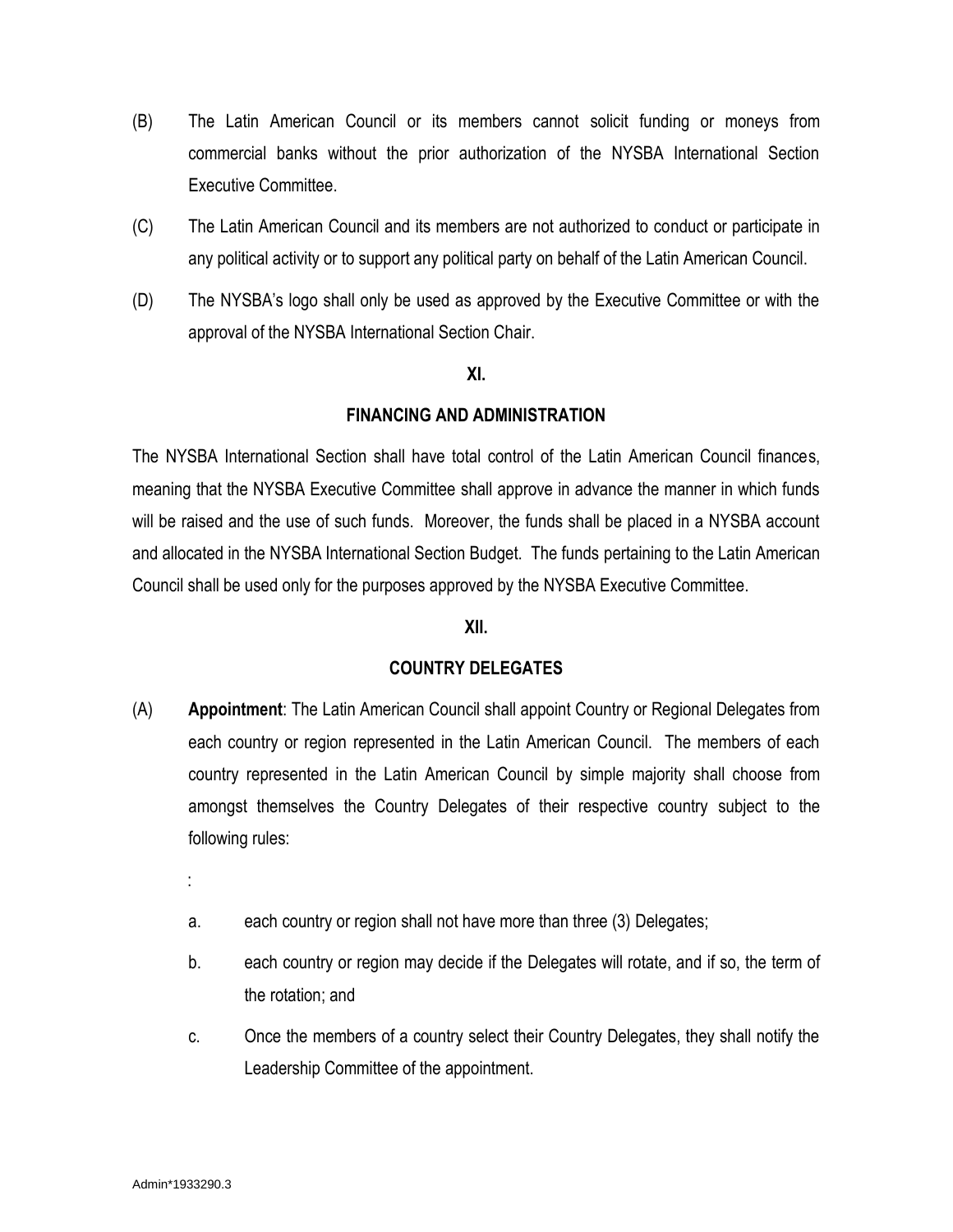- (B) **Requirements**: The requirements to be a Country Delegate shall be the same as those for becoming a member of the Leadership Committee.
- (C) **Faculties**: The Country Delegates shall have the following duties:
	- a. Be the direct link between their country or region and the Latin American Council;
	- b. Be the group of lawyers or individual lawyer that represents the Latin American Council in their region or country;
	- c. Be involved in, get informed and updated about relevant matters of their country and keep the Latin American Council informed of the same; and
	- d. Be an influential voice of change in their country.
- (D) **Member Duties:** It is mandatory for the Country or regional Delegates to attend Ordinary and Extraordinary General Assemblies, as well as any meetings called by the Leadership Committee from time to time. Active participation of Country Delegates is essential and mandatory.
- (E) **Resignation and Replacement:** Country Delegates must inform the Leadership Committee and the Latin American Council members of their country in writing of their decision to resign from their position of Country Delegate at least thirty (30) days in advance of the date that the resignation becomes effective. In these cases the country members shall designate the member that will replace the Country Delegate within said thirty (30) day period. If the resignation must become effective before thirty (30) days have elapsed from the date of notice and the country members have not yet appointed a new Country Delegate in substitution of the resigning member, the Leadership Committee shall appoint as interim Country Delegate the President of NYSBA International Section Chapter for that country who will serve in that capacity until the country members appoint the definitive Country Delegate.

# **XIII.**

# **DISSOLUTION**

The Latin American Council can be dissolved for the following causes:

a. impossibility to continue its purpose or if such purpose has been accomplished;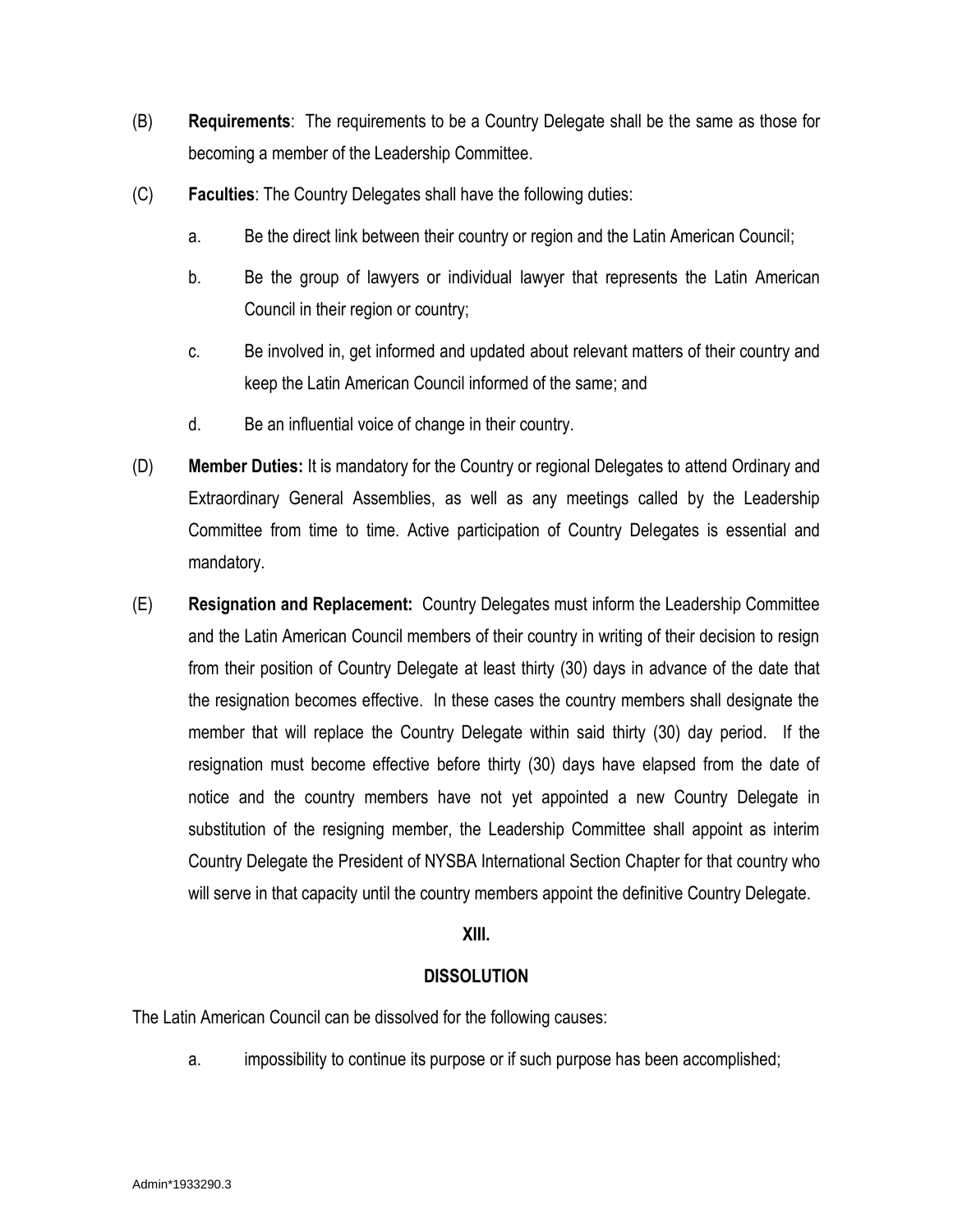- b. by a resolution of the General Assembly, such resolution requiring the presence in the meeting of at least sixty five percent (65%) of the Latin American Council active members, and it has to be authorized by the NYSBA International Section Executive Committee; and
- c. if the NYSBA decides that the Latin American Council cannot continue functioning as a Super Chapter of the NYSBA International Section.

The Latin American Council is not authorized to initiate new projects or activities after the dissolution agreement date.

### **XIV.**

## **DISCREPANCIES RESOLUTION**

The participants agree that any conflict, dispute or claim related to the application, interpretation, and/or performance of these articles of formation, during its validity as well as after its termination for any cause, shall be solved through conciliation. If there is no agreement after twenty (20) working days, the dispute shall be solved through the mechanisms established to that effect by the NYSBA International Section Executive Committee, and in any case subject to the NYSBA decision on the matter

## **XV.**

## **CODE OF COUNDUCT**

Every member of the Leadership Committee is subject to the provisions of the NYSBA Code of Conduct [\(http://www.nysba.org/workarea/DownloadAsset.aspx?id=28622\)](http://www.nysba.org/workarea/DownloadAsset.aspx?id=28622) and its respective restrictions against lobbying.

## **XVI.**

### **ACCEPTANCE:**

The parties accept the content of these articles of formation of the LATIN AMERICAN COUNCIL-NYSBA, and what is set out in all and each of its clauses, confirming that these articles can be modified only by a resolution of the General Assembly approved by a special majority of sixty-five percent (65%) of votes of the Latin American Council members.

## **XVII.**